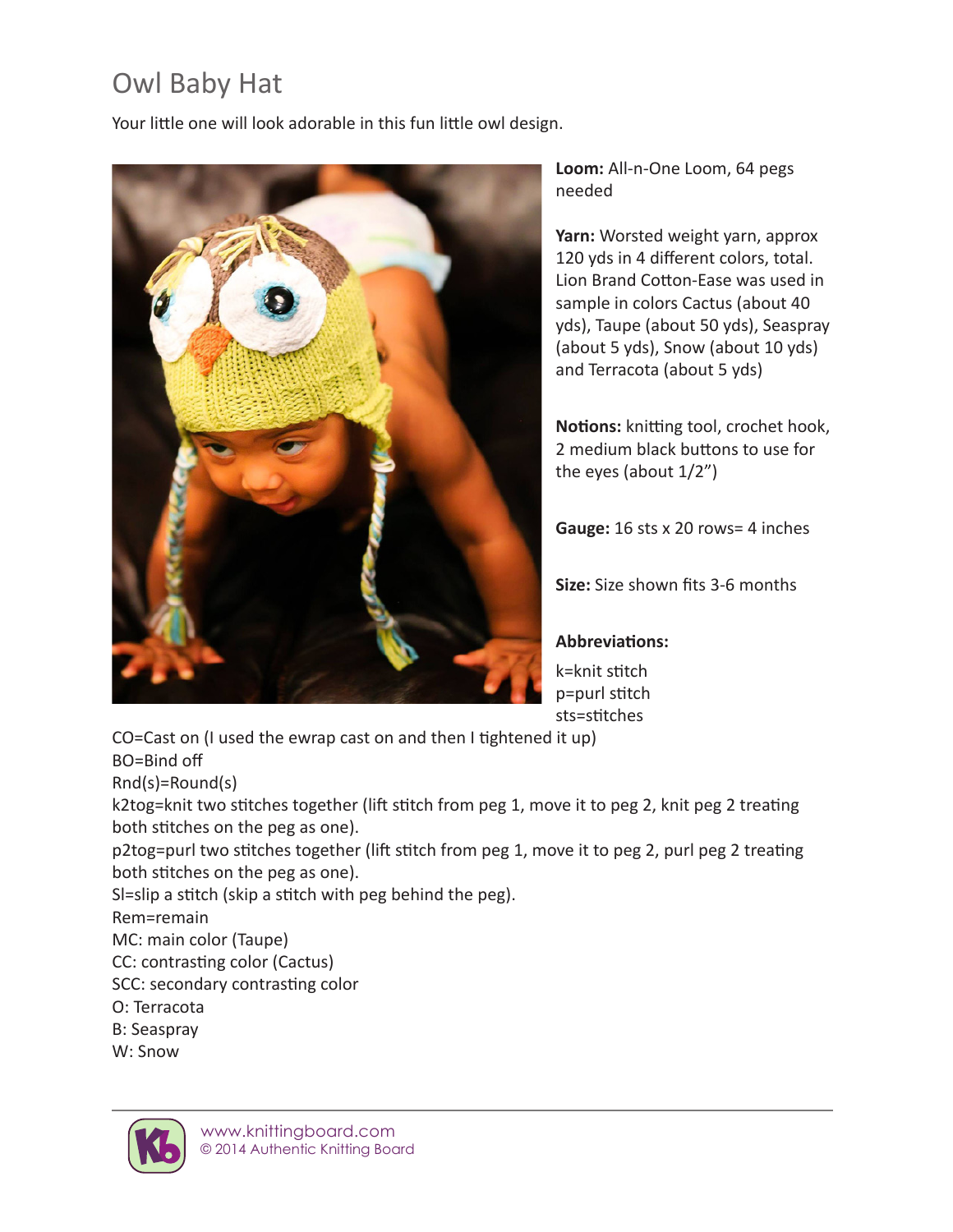# **Instructions**

#### **HAT**

With CC, cast 64 sts, join to work in the rnd.

**Rnd 1-8:** \*k2, p2; rep from \* to end. Rnds 9-23:k to end of rnd. Cut CC, join MC, leave 6 inch tails on both.

**Rnds 24-40:** k to end of rnd.

**Rnd 41:** \*k2tog; rep from \* to end of rnd.

**Rnd 42:** k to end of rnd. Bind off with gather removal method.

#### **NOSE**

With O, cast on 10 sts, prepare to work a flat panel.

**Row 1:** k to end of row.

**Row 2:** k1, k2tog, k to last 3 sts, k2tog, k1 Rep Rows 1 and Row 2, until 4 sts rem.

**Next row:** k2tog, k2tog

**Next row:** k2tog. BO

#### **EARFLAPS** (Make 2)

With MC, CO 12 sts.

**Row 1:** k12.

\***Row 2**: sl1, p to end.

**Row 3:** k2tog, k to last 2 sts, k2tog. Rep from \* until 2 sts rem.

**Last row:** p2tog. BO. Weave ends in. Block lightly.

**EYES** (Make 2)

With W, CO 7 sts

**Row 1:** k7

**Row 2:** sl1, k5, turn

**Row 3:** k5 (from peg 5-1)

**Row 4:** sl1, k4, turn



www.knittingboard.com © 2014 Authentic Knitting Board

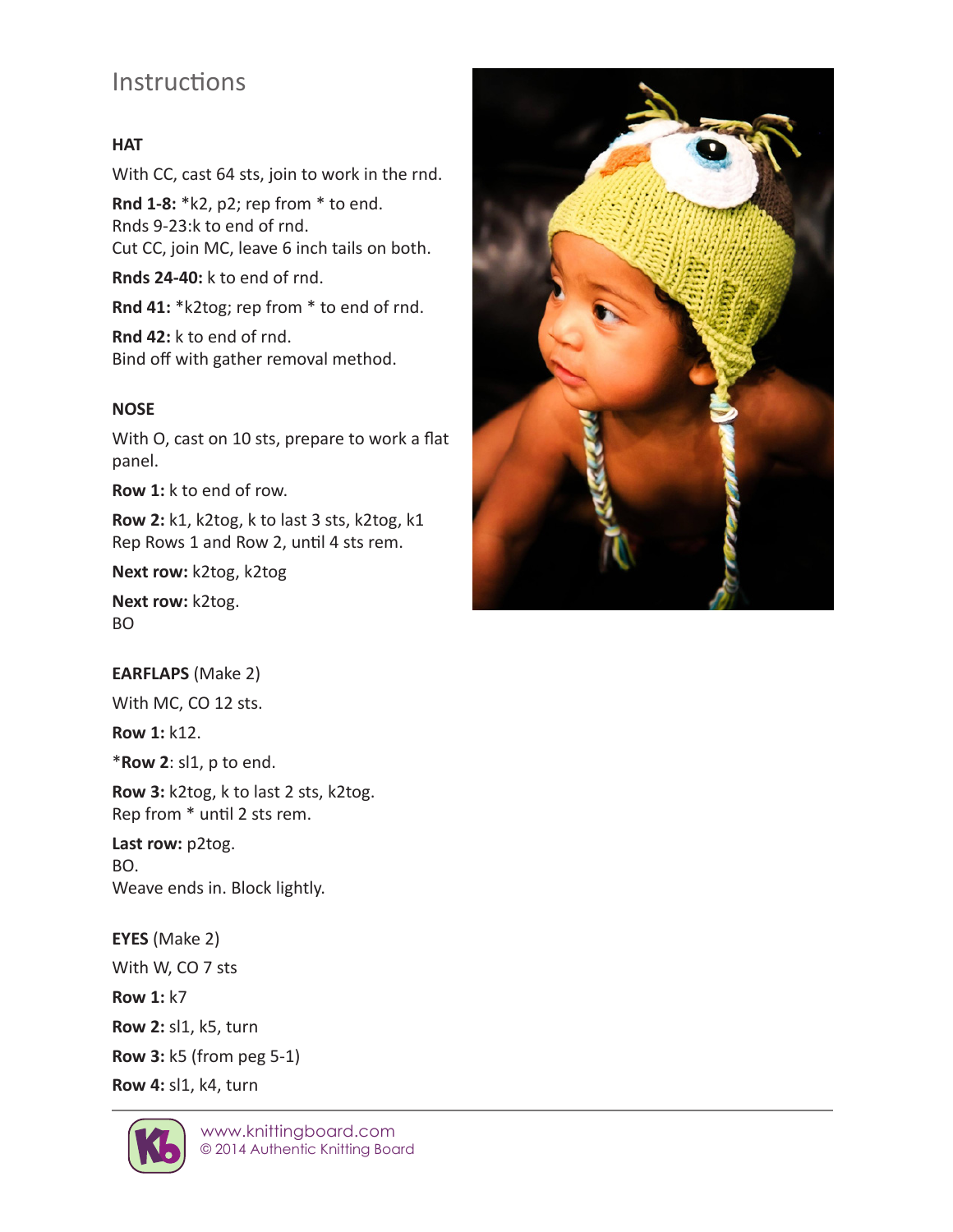**Row 5:** k4 (from peg 4-1)

**Row 6:** sl1, k3, turn

**Row 7:** k3 (from peg 3-1)

**Row 8:** sl1, k6, turn

**Row 9:** k6 (from peg 6-1)

Repeat Rows 2-9: 9 more times. On the last repeat (the 10th repeat), stop at Row 8. BO with basic bind off.

Mattress stitch BO to CO. Use the remaining yarn tail end to cinch the middle off the eye close. Steam block to a flat circle/disc.

**EYE CENTER** (Make 2)

With B, CO 5 sts

# **Row 1-8:** k

BO with gather method. Cut yarn leaving a 10 inch yarn tail. Use the yarn tail to sew this piece to the center of the EYE.

Sew the button to the center of the blue area of the eye. Sample was sewn with white yarn.

# **ASSEMBLY**

Sew the earflaps in place as follows: mattress stitch the earflap to the cast on edge of the hat, it will be sewn over twelve stitches on the cast on edge. Skip 18 sts from the cast on edge, mattress stitch sew the other earflap onto the next 12 sts. Front of the hat will have the remaining 22 sts from cast on edge.

On the front of the hat, use the picture of the hat to position and sew the eyes in place. Sew the nose in place after sewing the eyes in place.

Weave ends in.

# **EARS** (Make 2)

Using MC, CC, and W together, leave a 16″ length and cut.

Keeping the strands together, fold in half, pass the lengths through two stitches near the top of the hat, to the top-side of the eyes make a slip knot with the length of yarn as close to the hat as possible. Trim the length of yarn to leave about 1″ ears. Do the same to the other side.

# **TASSELS** (Make 2)

Using MC, CC, B, W: cut 30″ length of yarn. Fold in half, using a crochet hook, hook at the half point (at the fold), and pull through the last stitch of the earflap. Make a slip knot as close as possible to the earflap.

Divide yarn strands into three groups (6, 5, 5) make a braid. Finish the braid with a slip knot. Trim the lengths of yarn, leaving a 1 inch tail.

On designing these, the most difficult part came to the eyes. It is very hard to knit a flat circle on a knitting loom as you are not able to increase/decrease easily. I went through 4 different